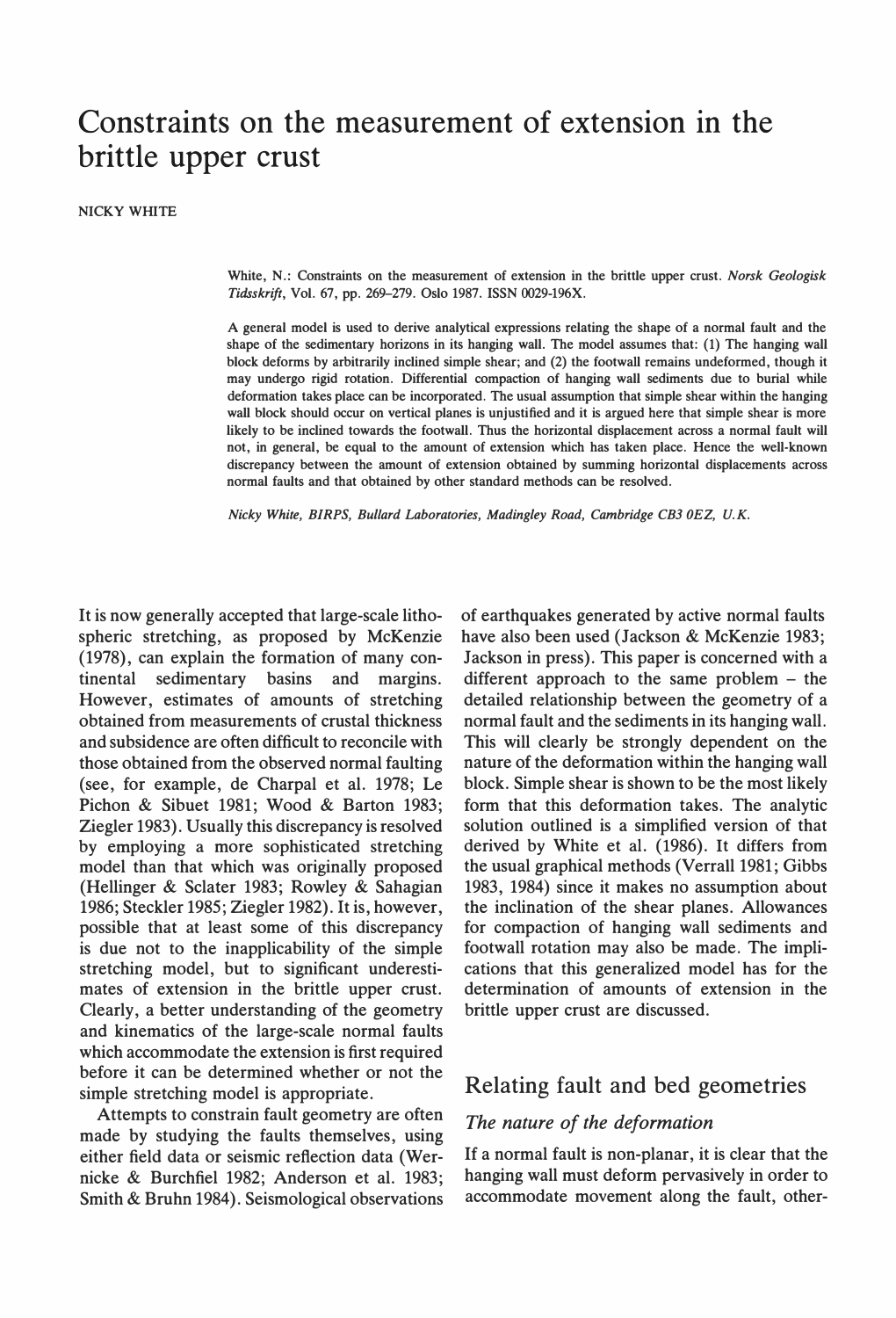wise voids will form. Coherent rotation of the hanging wall block is inadequate since it simply transfers the space problem further along the fault as Freeth & Lapido (1986) have pointed out. There are two possible forms that this deform-



Fig. 1. (a) Flexural-slip fold formed by simple shear parallel to bedding. Bed length and orthogonal thickness are constant. Lines of constant dip, drawn every 10°, fan around the fold axis. (b) Similar or shear fold formed by inhomogeneous simple shear at a high angle to bedding. In the limbs, as shearing proceeds, bed length increases and orthogonal thickness decreases. Lines of constant dip are drawn every 10° parallel to the fold axis. Both diagrams are redrawn from Ramsay (1967).

ation might take: (l) Flexural-slip folding; (2) similar or shear folding (see comprehensive review by Ramsay (1967)). In each case the footwall is assumed to remain rigid and undeformed.

Large-scale fiexural-slip folds can only develop in rocks with a well-developed plane-parallel stratification. As folding proceeds (Fig. la), the individual layers are fiexed such that the uppermost slip over the lower towards the fold axis. Fig. 2 shows a fiexural-slip fold that has formed over a listric normal fault which, for simplicity, becomes planar and horizontal with depth. Crosssectional area is preserved. In addition, bedlength together with orthogonal thickness remain constant. Thus the section is balanced in the sense of Dahlstrom (1969). There is no simple relationship between extension and the horizontal displacement or heave across the fault. However, the amount of extension is invariably less than the heave or, equivalently, the slip along the fault itself decreases as fault dip decreases.

Shear folds can occur in the presence or absence of well-developed stratification. They often form as a result of progressive, inhomogeneous simple shear (Fig. lb). The shear planes may be infinitely close and are not necessarily visible in naturally deformed rock (Ramsay 1967). The development of a shear fold in the hanging wall of a normal fault can be considered in two steps, although the process is actually continuous. Firstly, as illustrated in Fig. 3a, the hanging wall block displaces horizontally to produce a void. In order to fill the void, the hanging wall block then deforms by simple shear (Fig. 3b). This shear is usually assumed to occur along vertical planes, though



Fig. 2. The hanging wall has deformed by ftexural-slip folding to accommodate motion along the fault. The amount of interbed slip increases as dip increases. None will occur if the beds remain horizontal. The amount of extension,  $\varepsilon$ , can be empirically determined from the heave,  $h$ , and is always less than h.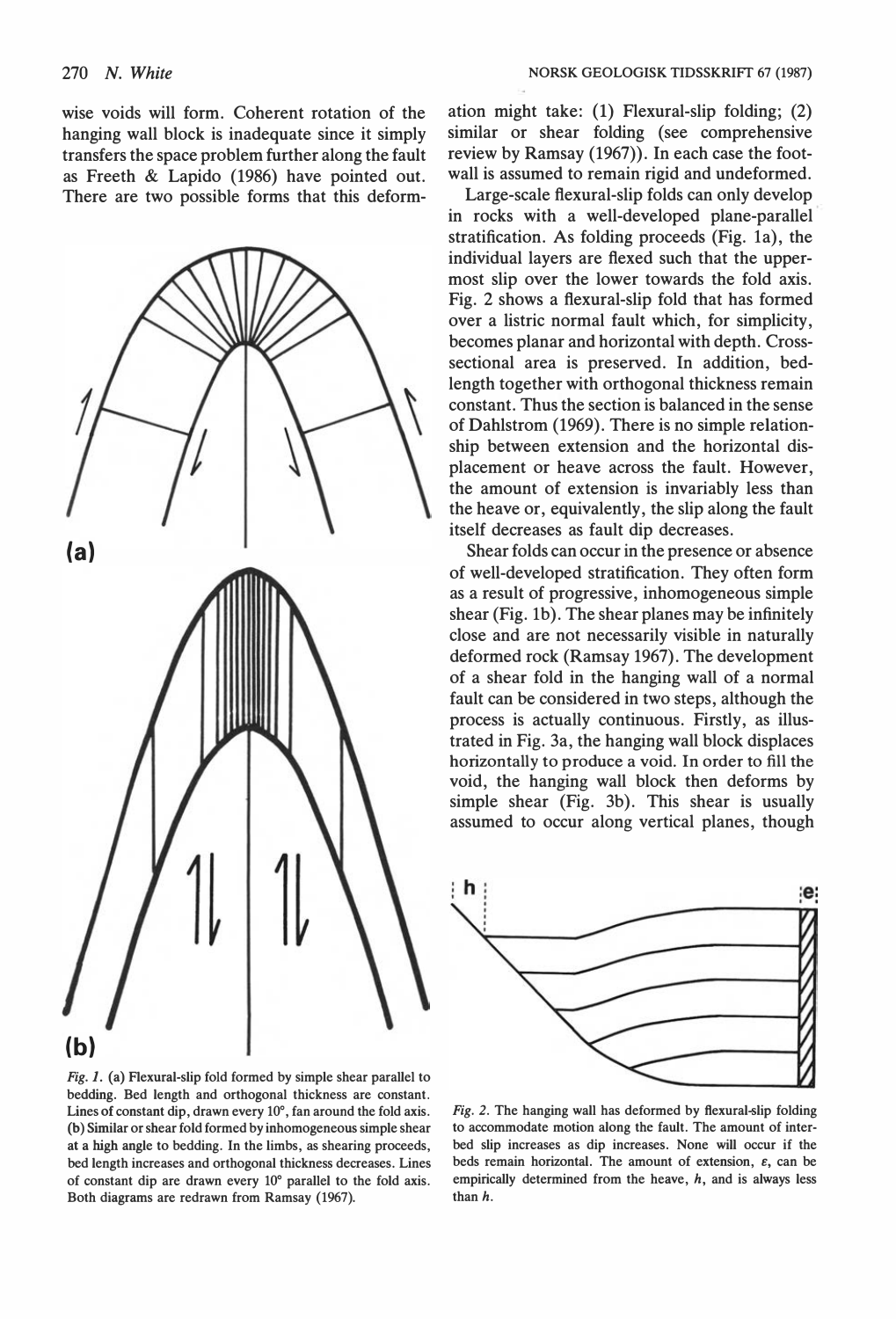

Fig. 3. Illustration of how the hanging wall deforms by simple shear. Firstly, the hanging wall is displaced causing a void to form area B. It then deforms by simple shear to fill this void. Oearly areas A, B and C are all equal. The horizontal displacement across the fault, i.e. the heave,  $h$ , is only equal to the extension, e, when the void fills by *vertical* shear.

there is no particular reason why this should be so. Cross-sectional area is preserved. Bed-length does not remain constant and the orthogonal thickness of beds decreases with the dip of the strata (Fig. 4). A simple relationship between extension and heave can be derived. Depending on the inclination of the shear planes, the amount of extension is greater or less than the heave (see below).



Fig. 4. Decrease of orthogonal thickness with increasing dip of bed for the simple shear model. If the dip is  $0^\circ$ , then there is no change in the orthogonal thickness. For a dip of 45°, the orthogonal thickness decreases to about 0.7.

Both the flexural-slip model and the simple shear model can be used to predict fault geometries and, thus, determine amounts of extension (Davison 1986; Verrall 1981). The flexural-slip model has a number of disadvantages, however:

(l) Antithetic faulting is often observed within the hanging wall block. Since this disrupts layering it will inhibit inter-bed slip.

 $(2)$  Syntectonic burial of hanging wall sediments can result in differential compaction. This process involves sub-vertical inhomogeneous shearing which will also hinder the folding mechanism.

(3) Thickness variations such as those which occur as a result of growth-type faulting may cause problems since plane-parallel stratification is required for efficient inter-bed slip (Ramsay 1967).

It is not clear bow the ftexural-slip model can be reconciled with these commonly observed features. Therefore it will not be considered any further although there may be circumstances when small amounts of inter-bed slip do occur. As shown below, a generalized simple shear model can easily incorporate the above observations.

### A general model

Verrall (1981) used a simple graphical technique to relate fault and sediment geometries. This method implicitly assumes that the hanging wall block deforms by simple shear in vertical planes. The other main assumptions are:

(l) There is no movement out of the plane of the section.

(2) The footwall remains completely rigid throughout.

(3) Sediment geometry has not been altered by compaction.

Subsequently, White et al. (1986) derived a general solution which does not fix the inclination of the planes along which simple shear occurs and which can be modified to include compaction and footwall rotation. A simplified version of this solution will now be discussed.

### The forward problem  $-$  from fault to bed geometry

Consider the deformation of the hanging wall in a co-ordinate system fixed to the footwall (Fig.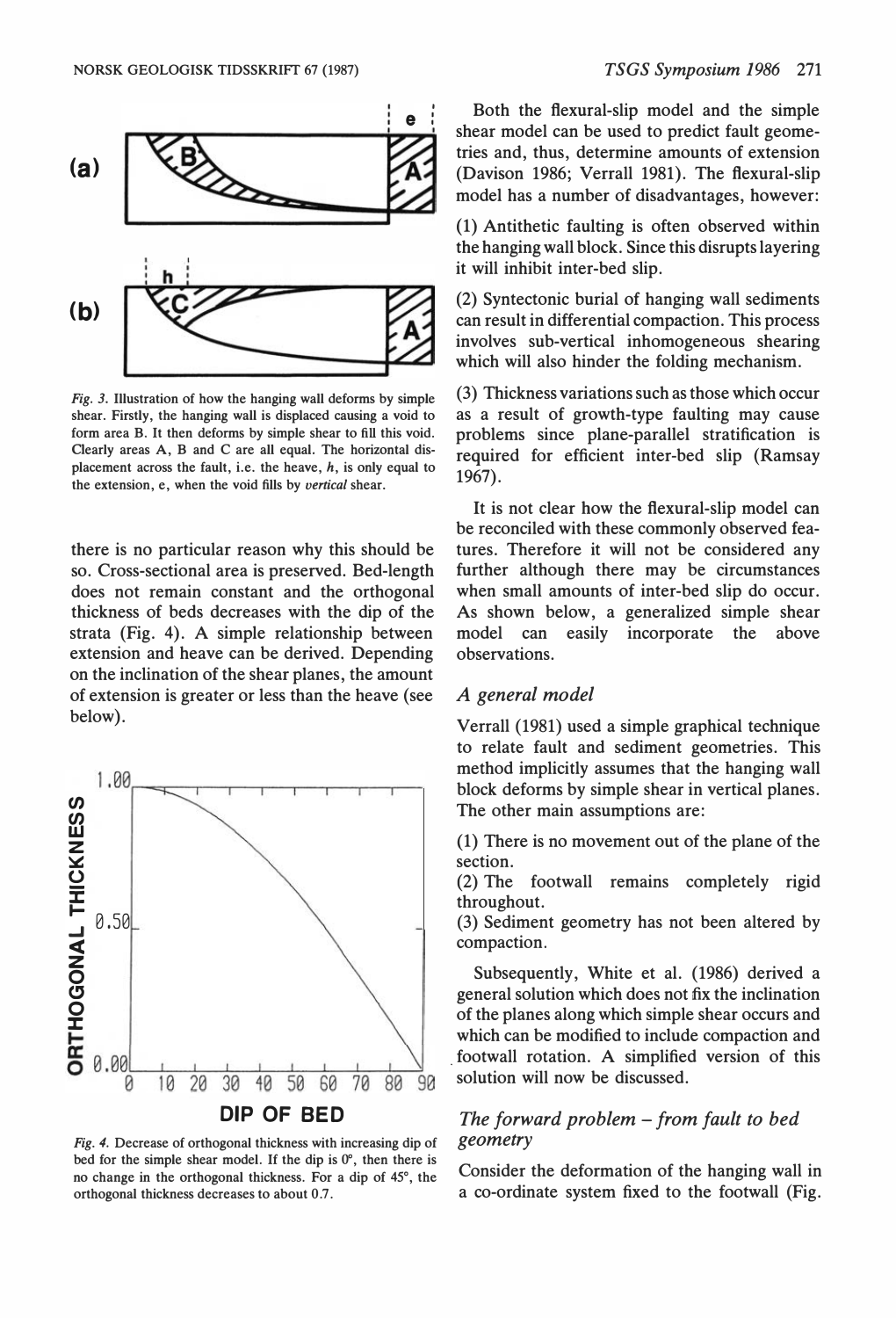

$$
x' = x \cos \alpha + y \sin \alpha
$$
  

$$
y' = -x \sin \alpha + y \cos \alpha
$$
 (3)

where y is  $F$  or  $R$ .  $h'$  must also be calculated by rotating the heave known in the  $(x, y)$  frame into the  $(x', y')$  frame. The bed,  $B'$ , can then be calculated at each point,  $x' + h'$ , for a range of values of  $x'$ . B' is returned to the  $(x, y)$  frame using the relations:

$$
x = x' \cos \alpha - y' \sin \alpha \tag{4}
$$

$$
y = x' \sin \alpha + y' \cos \alpha
$$

Given the fault geometry,  $F$ , and the heave,  $h$ , it is clear that a whole range of bed shapes can be calculated depending upon the value of  $\alpha$ . The effect of varying  $\alpha$  is illustrated in Fig. 6. A fault with dog-leg geometry is used, the two legs being joined by the arc of a circle. For simplicity  $R =$ 0. Three different values of  $\alpha$  have been used. In each case, the bed geometry constructed is clearly very different, even though the heave is the same. Similarly, the area of the depression in each hanging wall is different. If  $\alpha = 0^{\circ}$  then the amount of extension or slip along the horizontal portion of the fault is equal to the heave  $(Fig. 6(b))$ . But when  $\alpha \neq 0^{\circ}$  it is clear from the vectors drawn in Figs. 6(a) and (c) that the amount of extension,  $\varepsilon$ , will not be equal to h. In fact, White et al. (1986) show that

$$
\varepsilon = h(1 + \tan \theta \tan \alpha) \tag{5}
$$

where  $\theta$  is the dip of the fault. If  $\alpha = -30^{\circ}$  and  $\theta = 45^{\circ}$  then  $\varepsilon = 0.4h$ , whereas if  $\alpha = +30^{\circ}$  then  $\varepsilon = 1.6h$ . Thus the amount of extension may be greater or less than the heave depending on whether  $\alpha$  is positive or negative. Increasing  $\alpha$ must also increase the area of the depression in the hanging wall block since this is simply the extension multiplied by the depth at which the fault flattens out (Gibbs 1983). The implications of these simple calculations will be discussed in more detail below.

### The inverse problem  $-$  from bed to fault geometry

From equation (2) we have

$$
F'(x'+h') = F'(x') - R'(x') + B'(x'+h')
$$
 (6)

Thus, given the bed geometry, the initial dip of the fault at the surface and the heave, many



Fig. 5. Co-ordinate system and geometrical relationships used to derive equation (2).

5). The planes along which simple shear occurs are parallel to the  $y'$  direction, which is not, in general, perpendicular to the earth's surface. In this frame,  $B' = B'(x')$  and  $F' = F'(x')$  are the y' co-ordinates of the bed and the fault respectively. Let us assume that prior to deformation the bed had an initial shape or 'regional' given by  $R' =$  $R'(x)$ . An element |ab| of the hanging wall block now moves a distance  $h'$  in the  $x'$  direction such that point  $a$  moves to point  $c$  and  $b$  moves to  $d$ .

The co-ordinates of the points  $a, b, c$  and  $d$  are:

$$
a = (x', R'(x'))\n b = (x', F'(x'))\n c = (x' + h', B'(x' + h'))\n d = (x' + h', F'(x' + h'))
$$
\n(1)

No voids are allowed to form so clearly  $|ab|$  =  $|cd|$ , which implies that

$$
B'(x'+h') = F'(x'+h') - F'(x') + R'(x') \qquad (2)
$$

Equation (2) is in the  $(x', y')$  co-ordinate frame, where simple shear is in the  $y'$  direction. But the  $(x', y')$  frame is rotated through some angle  $\alpha$ with respect to the  $(x, y)$  frame where y is the vertical direction. Therefore the fault  $F$  and the regional R, defined in the  $(x, y)$  frame, must be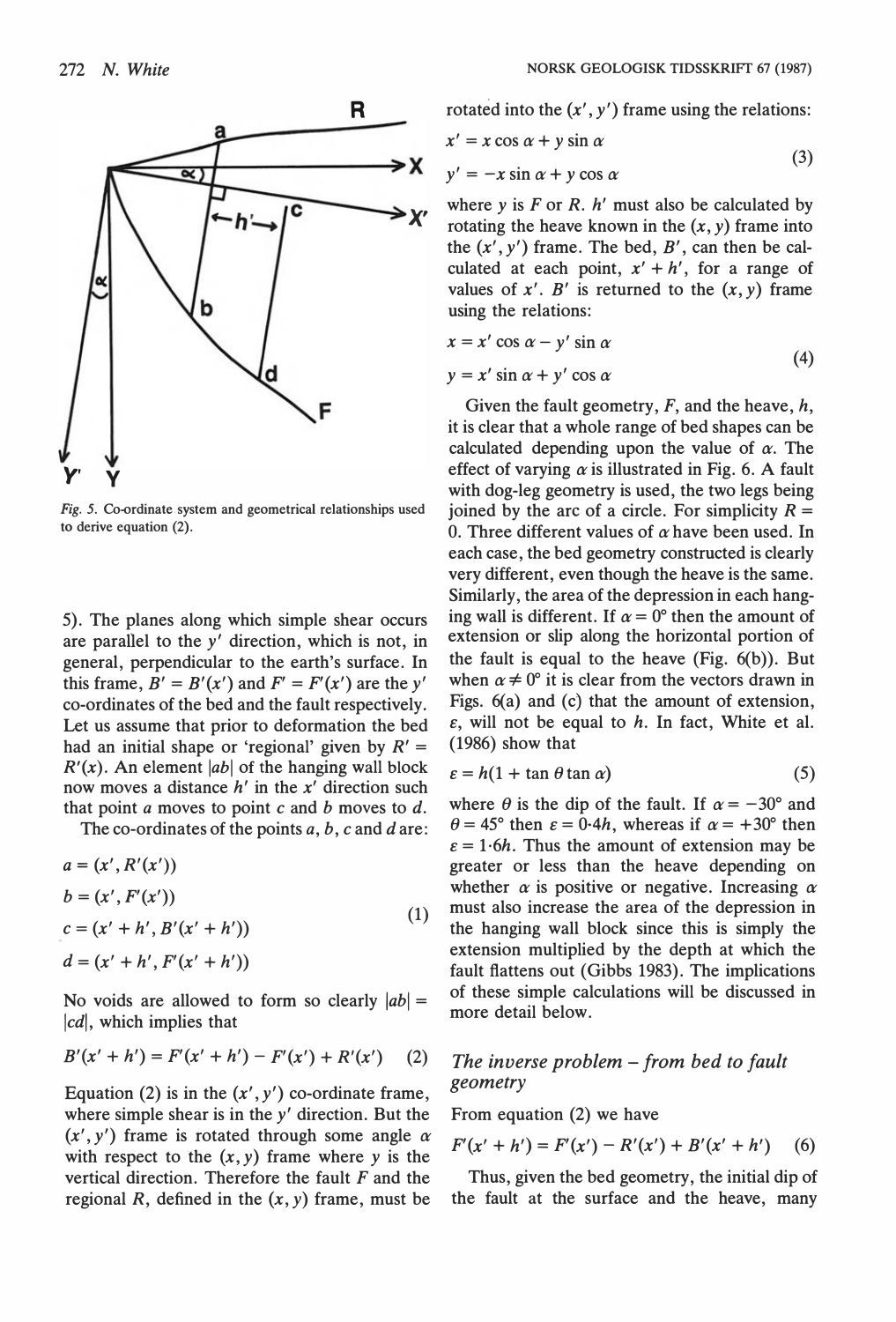$\propto$  =+30 $\degree$ 

 $\alpha$  =–30 $\degree$ 



Fig. 6. IUustration of the forward problem using a dog-leg fault whose segments, dipping at 45° and 0°, are linked by the arc of a circle. The shape of a bed within the hanging wall is shown for three different values of  $\alpha$ . The heave is identical in each case. (a)  $\alpha = +30^{\circ}$ . The hanging wall first translates by an amount  $\varepsilon$ . It then shears towards the footwall as indicated. The amount of shear that occurs decreases as the dip of the fault decreases. When the dip of the fault is zero, no shearing occurs and the hanging wall block simply translates by an amount  $\varepsilon$ . Clearly the heave,  $h$ , is less than the extension,  $\varepsilon$ . (b) Shearing is vertical ( $\alpha = 0^{\circ}$ ). Thus  $\varepsilon = h$ . (c)  $\alpha = -30^{\circ}$ . The direction of shear is now the complete opposite of that in (a). As a result, h is much less than  $\varepsilon$ .

different faults can be constructed depending on the value of  $\alpha$ , the inclination of the simple shear. In Fig. 7 the fault geometries for  $\alpha = -30^{\circ}$ ,  $\alpha =$ 0° and  $\alpha = +30$ ° are shown. The bed geometry used is identical to that in Fig. 6(b). An increase in  $\alpha$  causes the fault to flatten out at a shallower depth. For a given  $\alpha$  only one bed is needed to calculate the fault geometry. Similarly, if the

fault, F, is known, then  $\alpha$  can be determined. In general, however, both  $F$  and  $\alpha$  are unknown and a unique solution cannot be found using the geometry of just one bed.  $F$  and  $\alpha$  are common to all beds in the hanging wall block. So, if the geometries of two beds are known then we will have two equations but still only two unknowns. A solution to the two equations can be found as follows: For any given value of  $\alpha$ , two different faults can be calculated – one for each bed. The difference between these two faults, i.e. the area A shown in Fig. 8, will vary with  $\alpha$ . Thus A is a



Fig. 8. The general inverse problem. Two beds (a) and (b) are known. The fault,  $F$ , and the angle of simple shear,  $\alpha$ , are unknown. For a given value of  $\alpha$ , fault (a) is calculated from bed (a) and fault (b) from bed (b). The area, A, between the two faults will vary depending upon the value of  $\alpha$ . F and  $\alpha$  are found when the function A is minimized.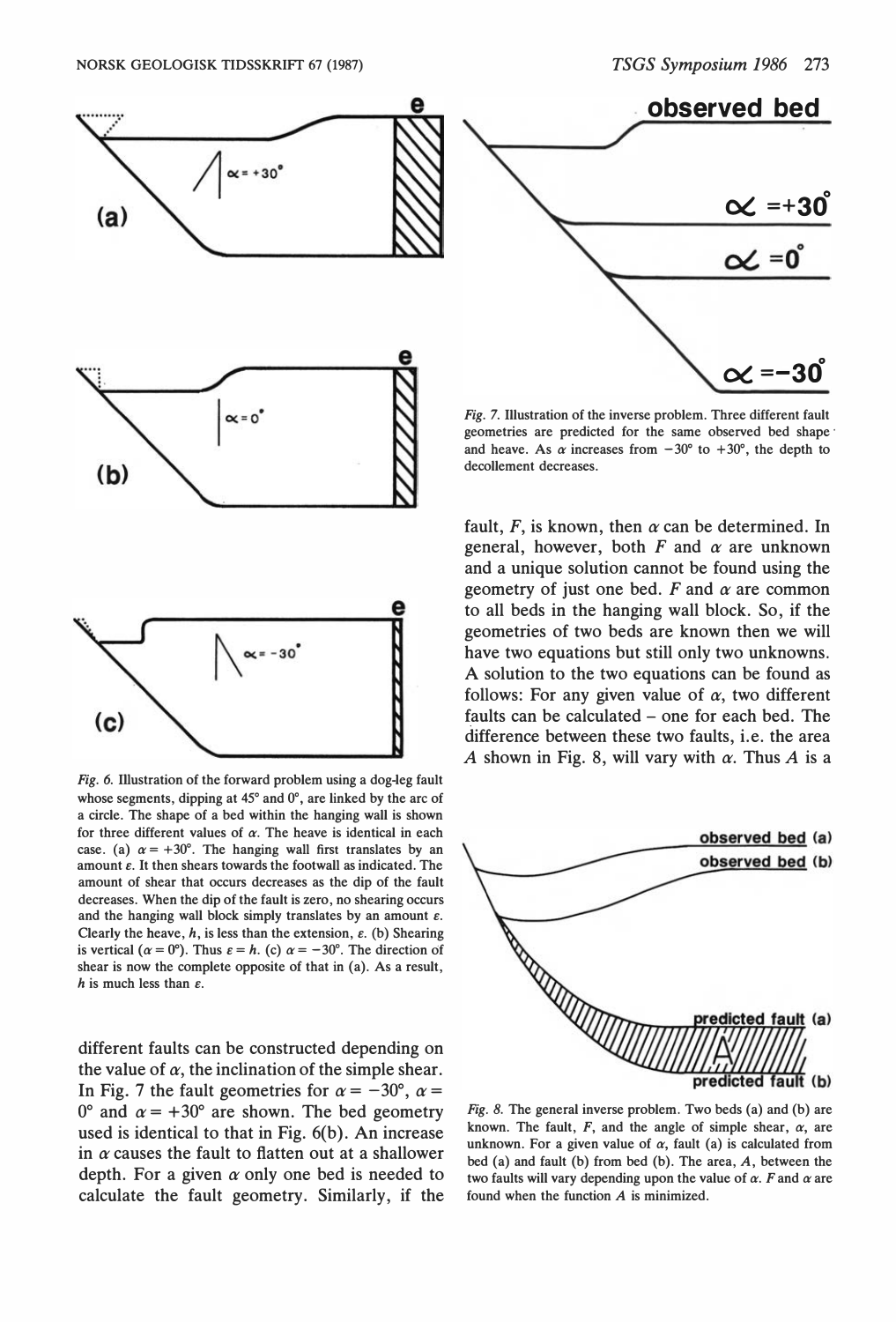function of  $\alpha$  which can be minimized to yield the required solution (White, in prep.).

### Footwall deformation

The most important assumption inherent in equation (2) is that the footwall remains undeformed. Some justification for this comes from seismological studies of earthquakes generated by active normal faults in regions such as the Aegean (Jackson et al. 1982; Jackson 1987). There, the sequences of aftershocks which follow large magnitude events are largely confined to hanging wall blocks. Some do occur in footwall blocks, but their cumulative seismic moment is insignificant compared to that of the main shock (King et al. 1985). The methods described in this paper should thus work reasonably well down to a depth of about 10 km (the maximum depth at which earthquakes nucleate). Below this depth the footwall may experience some form of distributed deformation.

The problem of footwall rotation may be encountered when applying equations (2) and (6) to major faults. Large-scale rotation of crustal blocks about a horizontal axis is necessary if the motion along faults (simple shear) is to be converted into pure shear, i.e. stretching (McKenzie & Jackson 1983). Field observations confirm this notion (Ransome et al. 1910; Morton & Black 1975). Allowance for rotation can be made by setting the initial dip or 'regional' of the beds equal to the amount of rotation. Thus

$$
R(x) = x \tan \omega \tag{7}
$$

where  $\omega$  is the rotation.

# Compaction

#### The model

Sediments within the hanging wall of a large-scale normal fault may contain considerable amounts of water. As deformation and burial take place, this water is expelled and the sediments compact. It is important to determine the effect that compaction has on (a) the forward problem and (b) the inverse problem. This is done here by using a simplified version of the expression derived by White et al. (1986).

Most workers assume that the strain caused by compaction is uniaxial, the axis of shortening being vertical. This assumption is reasonable provided that lateral changes in facies and thickness of sedimentary layers can be neglected. However, it is unlikely to be an accurate description of the strain field in a region which is undergoing burial and tectonic deformation at the same time. The equations governing the behaviour of such a system have recently been derived by McKenzie (1984).

No attempt has been made here to solve this more general problem. Instead, the standard expression which relates porosity to depth (Magara 1978; Sclater & Christie 1980; Steckler & Watts 1978) has simply been modified. The resulting equation only yields an approximate solution to the full problem and, for this reason, should be applied with care.

Equations derived previously assume that the hanging wall deforms by simple shear alone. If the strain field is more complicated, such equations do not hold. This situation is avoided by constraining the strain field produced by compaction to be uniaxial with the axis of shortening parallel to the shear direction within the hanging wall. This is unlikely to be any worse than assuming that compaction occurs by uniaxial shortening in a purely vertical direction (White in prep). Throughout, it is assumed that the footwall does not compact. This is only strictly true when the footwall has not been covered with sediment. When it has, the following equations must be modified slightly.

The porosity at any depth,  $d$ , is

$$
\phi = \phi_0 \exp\left\{\frac{-d}{\lambda}\right\} \tag{8}
$$

where  $\phi_0$  is the initial porosity and  $\lambda$  is a constant governing the change of porosity with depth. As before, the  $(x', y')$  co-ordinate frame is rotated through an angle,  $\alpha$ , with respect to the  $(x, y)$ frame. Thus the porosity at any point in the  $(x', y')$  frame is

$$
\phi' = \phi'_0 \exp\left\{\frac{-d'}{\lambda'}\right\} \tag{9}
$$

where  $\phi'_0$  is the initial porosity and  $\lambda'$  is the depth constant, both determined in the rotated frame. As before, with reference to Fig. 5, consider four points  $a, b, c$  and  $d$ . The length  $|ab|$  will compact as it moves down the fault. Therefore,  $|ab|$  will no longer be equal to  $|cd|$ . The amount of solid material between points  $a$  and  $b$  will, however,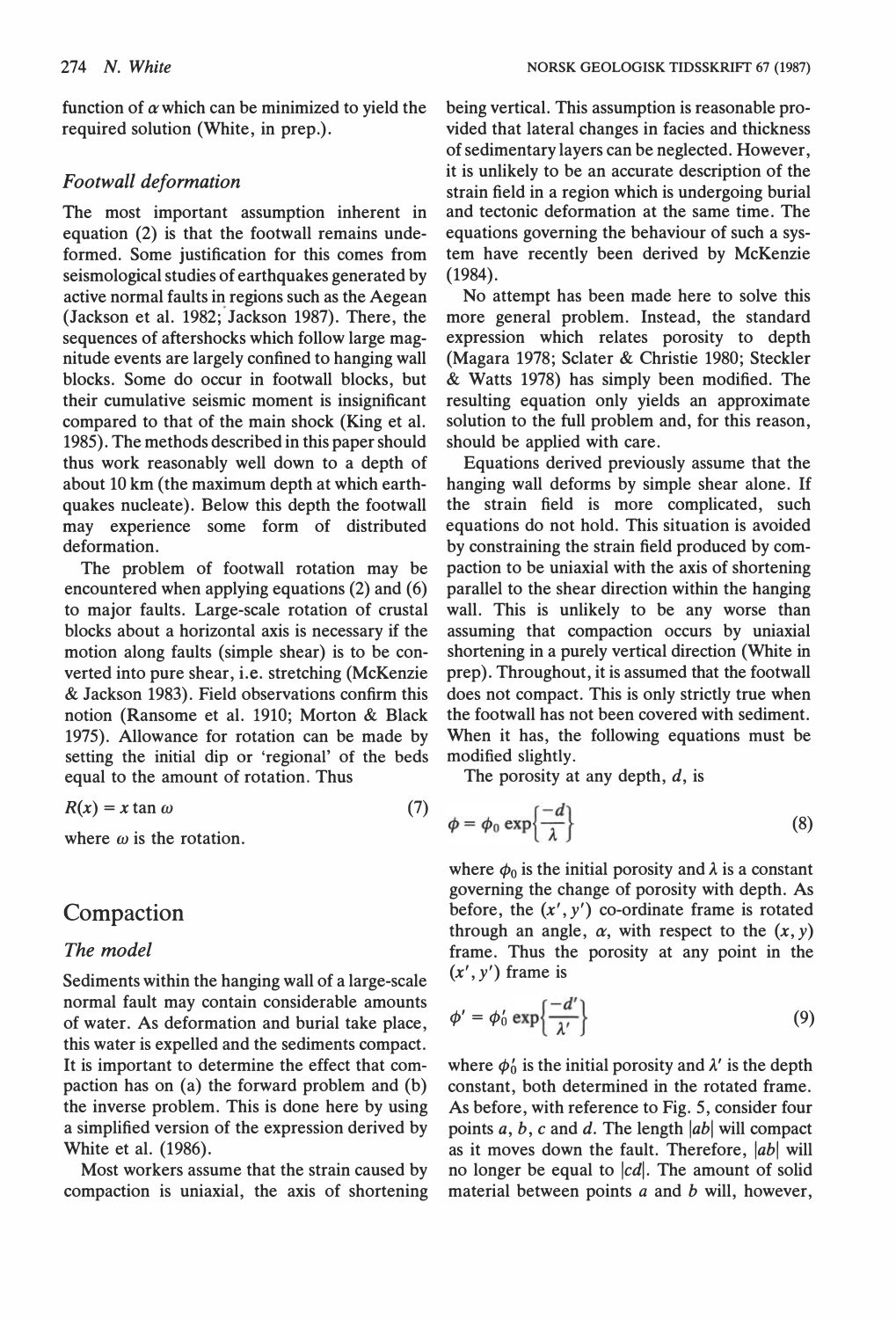$$
\int_{a}^{b} (1 - \phi') dy' = \int_{c}^{d} (1 - \phi') dy'
$$
 (10)

Substitution of equations (1) into (10) followed by integration yields:

$$
F'(x' + h') = F'(x') - R'(x')
$$
  
+  $\phi'_0 \lambda' \left\{ \exp\left(\frac{-F'(x')}{\lambda'}\right) - \exp\left(\frac{-R'(x')}{\lambda'}\right) \right\}$   
+  $B'(x' + h') - \phi'_0 \lambda' \left\{ \exp\left(\frac{-F'(x' + h')}{\lambda'}\right) - \exp\left(\frac{-B'(x' + h')}{\lambda'}\right) \right\}$  (11)

This equation may be solved by iteration either for  $F$  when  $B$  is given or for  $B$  when  $F$  is given. When  $\phi_0 = 0$ , equation (11) is identical to equation (6). This provides an initial solution to (11). About ten iterations are then needed to find the correct answer.

#### Examples and implications

The forward problem.  $-$  Fig. 9 shows the effect that compaction has in two different situations. In Figs. 9a & 9b the beds were deposited, and



Fig. 9. Bed geometries have been calculated for a given fault with compaction effects taken into account. All three beds represented by solid lines were deposited and thus partially compacted prior to faulting. Motion along the fault causes a depression to form in the hanging wall. 'Ibis alone fills with sediment (dotted) causing the original beds to compact further. Note that the deepest bed compacts less than the shallowest one since it was already partially compacted. Two different values of  $\alpha$  have been used: (a)  $\alpha = 0^{\circ}$  and (b)  $\alpha = 45^{\circ}$ . In both cases  $\phi_0 = 0.6$  and  $\lambda = 2$  km.

therefore partially compacted, prior to deformation. As a result of faulting, beds dose to the surface outcrop of the fault are more deeply buried than those further away in the hanging wall block. Therefore, beds closest to the surface expression of the fault compact the most. The effect on bed geometry is greater for shallow beds since deeper ones have lost most of their porosity before faulting. Figs.  $10a \& 10b$  show the effect of compaction on beds that were deposited at different stages during faulting. In this case compaction causes a pronounced downwarping of beds, i.e. a 'hanging wall syncline'. This is similar to 'normal drag' (Hobbs et al. 1976), except that it has a longer wavelength. The presence of features similar to those illustrated is a good indication that the effects of compaction are significant and should be allowed for.

The inverse problem. - The effect that compaction may have on the inverse problem is illustrated in Fig. 11. Here a compacted bed is used to calculate the fault geometry without allowing for compaction. The result is an initially convex-upwards fault whereas the fault is, in fact, planar. This clearly indicates that compaction should not be ignored.

In equation (6), there were just two unknowns,  $F$  and  $\alpha$ .

Equation (11) has four – F,  $\alpha$ ,  $\phi_0$  and  $\lambda$ . When (11) is applied to a particular data set, one or



Fig. JO. This is similar to Fig. 9. The difference is that all the beds shown were deposited during faulting, i.e. it is a growth fault. After each increment in slip, the depression formed fills with sediment causing deeper beds, which were originally at the surface, to compact. Note that the effect of compaction increases with depth, whereas in Fig. 9 it decreased with depth. Two different values of  $\alpha$  have been used: (a)  $\alpha = 0^{\circ}$  and (b)  $\alpha =$ 45°. In both cases  $\phi_0 = 0.6$  and  $\lambda = 2$  km.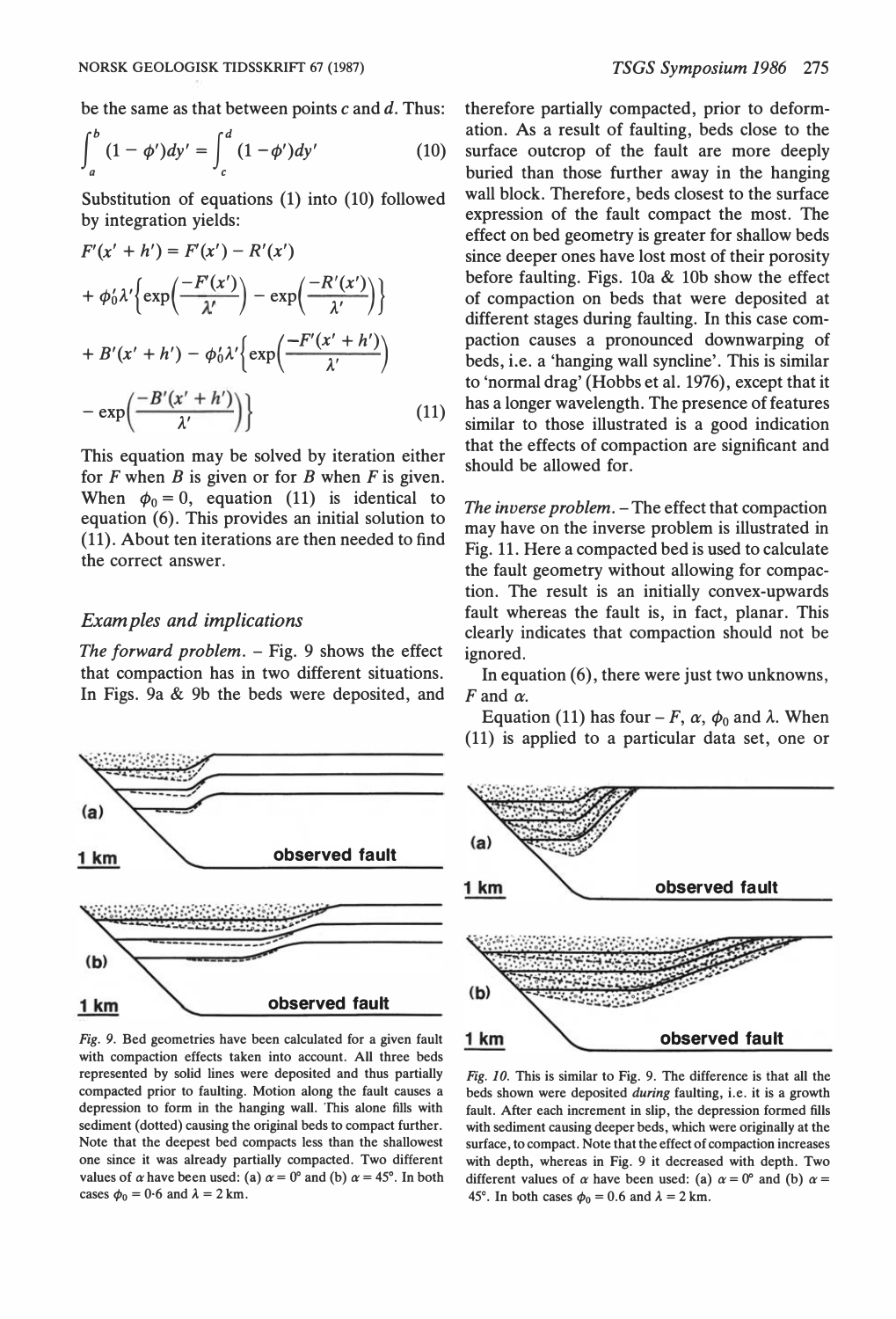

Fig. 11. Illustration of the inverse problem where fault geometry is calculated given a compacted bed geometry. When compaction is neglected, a fault with a convex-upwards bulge is predicted. The correct fault is calculated when compaction is taken into account. Parameters as in Fig.  $10(a)$ .



Fig. 12. The area,  $A$ , between two faults calculated from two beds is a function of  $\alpha$ ,  $\phi_0$  and  $\lambda$  (see text and Fig. 8). Here, a contour map of the variation of A with respect to  $\alpha$  and  $\phi_0$  is shown.  $\lambda$  was chosen to be 2 km. A strong global minimum is present and the function is approximately quadratic. At the minimum,  $\alpha = 0^{\circ}$  and  $\phi_0 = 0.6$ . Changes in  $\lambda$  and in the fault/ bed geometry do not significantly alter the form of A.

more of these variables may be fixed though in general this is not the case. Fortunately, the geometry of the fault can always be determined provided at least two beds are known. As before, each bed is used to calculate a fault for any given values of the variables. This time the area, A, between the two faults is a function of three parameters:  $\alpha$ ,  $\phi_0$  and  $\lambda$ .

A number of important observations can be made about the form taken by this empirical function,  $A(\alpha, \phi_0, \lambda)$  (Fig. 12). The most notable is that it is both smooth and approximately quadratic. It also has a very strong global minimum (Scales 1985). The required values of  $\alpha$ ,  $\phi_0$  and  $\lambda$ are the co-ordinates of this minimum point. A is much more strongly dependent upon  $\alpha$  than upon  $\phi_0$  or  $\lambda$ . This is very significant since it implies that the value of  $\alpha$  obtained when compaction is ignored is still dose to the true value. Thus, even though White et al. (1986) did not take compaction into account in their examples, the values they obtained for  $\alpha$  are approximately correct. The form that  $A(\alpha, \phi_0, \lambda)$  takes does not change very much for different bed and fault geometries (White in prep.).

When equation (11) is applied to data, the function  $A(\alpha, \phi_0, \lambda)$  must be minimized. Values for  $\alpha$ ,  $\phi_0$  and  $\lambda$  can then be obtained and the geometry of the fault calculated. Finding the minimum is best done using one of the many algorithms now available (Scales 1985; White in prep.).

### lnclined shear

So far, nothing has been said about what values  $\alpha$ , the inclination of simple shear, can have. Usually  $\alpha$  is assumed to be zero (Gibbs 1983, 1984). However, White et al. (1986) argue that this need not necessarily be the case. Their examples, taken from seismic reflection profiles, suggest that  $\alpha$  usually has values between +30° and +45°, i.e. shear is inclined towards the footwall. Although they ignored compaction, it is clear from Fig. 11 that this will have a small effect on the angles of simple shear they obtained.

Positively inclined shear is entirely consistent with the observation that antithetic faults in hanging wall blocks are rarely vertical (Okaya & Thompson 1985). The deformation within the hanging wall blocks of active normal faults in the Aegean also occurs along inclined antithetic faults (Jackson et al. 1982; King et al. 1985). Negative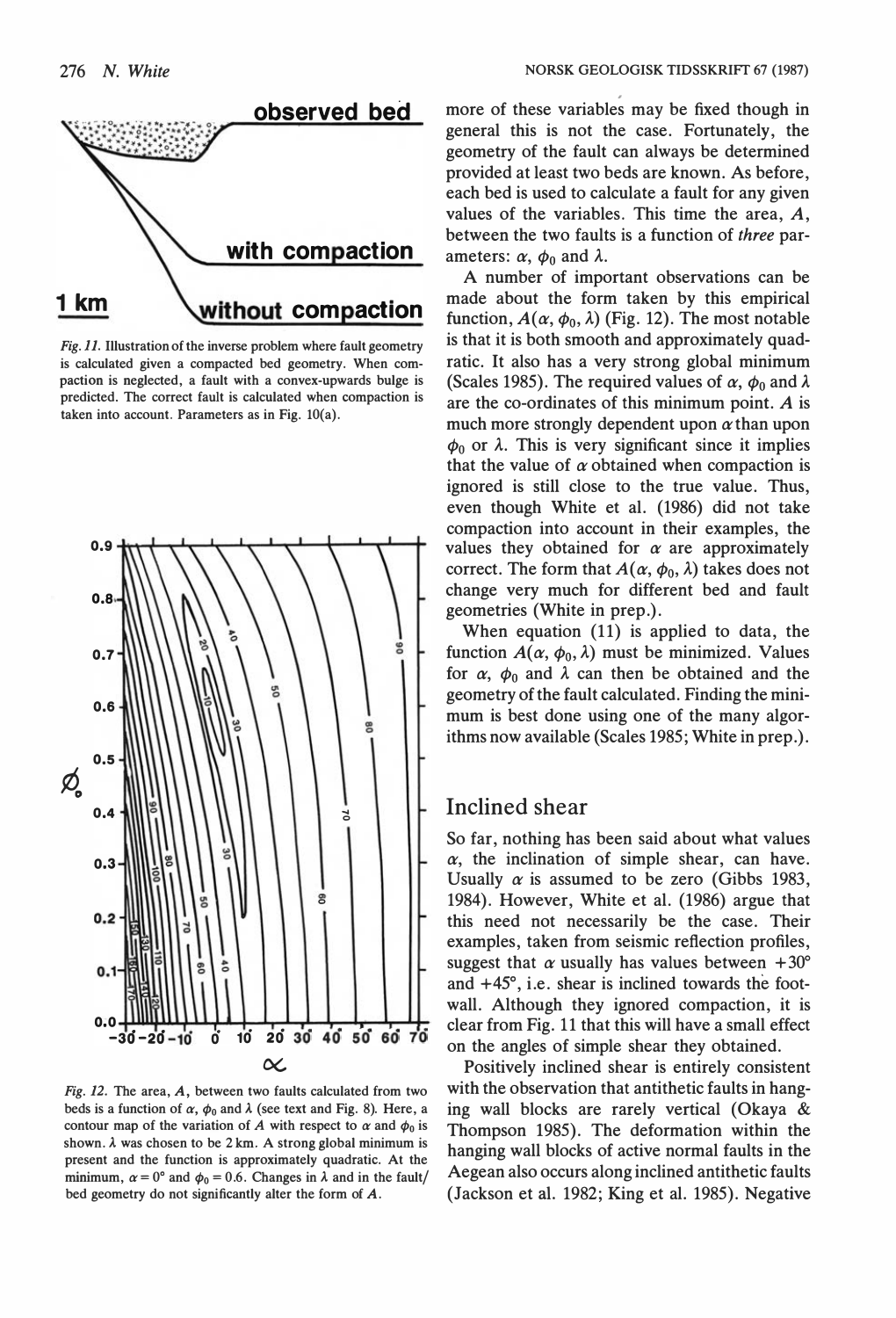values of  $\alpha$  have never been observed. This is to be expected since negative  $\alpha$  would mean that the hanging wall was actually shortening.

If the value of  $\alpha$  is changed from 0° to 30° the predicted fault geometry changes considerably (Fig. 7). For a calculated fault which becomes horizontal at some depth,  $d$ , increasing  $\alpha$  will make d smaller since

$$
d = \frac{p}{h(1 + \tan \theta \tan \alpha)}\tag{12}
$$

where  $p$  is the area of the depression which forms due to deformation in the hanging wall block.

This is significant because Bosworth (1985) found that applying the vertical shear model often gives very large values for d which cannot be reconciled with geological observation. The problem is resolved if inclined shear is adopted.

### Calculating extension

Estimates of extension obtained from measurements of crustal thickness and subsidence are considerably greater than those obtained from normal faulting (Steckler 1985; Wood & Barton 1983; Ziegler 1983). Before the significance of this discrepancy can be assessed, it is essential to determine bow well upper crustal extension can be constrained. Usually, extension is estimated by measuring the heave across each normal fault (Ziegler 1982). As pointed out above, the heave, h, is only equal to the extension,  $\varepsilon$ , when the angle of simple shear,  $\alpha$ , is zero. For positive values of  $\alpha$ ,  $\varepsilon$  may be considerably greater than h. Fig. 13 shows  $\varepsilon/h$  as a function of  $\theta$ , the dip of the fault at the surface, and  $\alpha$ . The dip of the fault at depth is assumed to be zero. Given  $\theta =$ 45°, increasing  $\alpha$  from 0° to 45° will double  $\varepsilon/h$ . Higher values of  $\theta$  and  $\alpha$  increase  $\varepsilon/h$  even more.

When footwall rotation occurs, a different method must be used to calculate extension (Fig. 14, White in prep.). In this case the significant parameters are the final dip of the fault at the surface,  $\theta$ , the final dip of the fault at depth,  $\sigma$ , and the rotation,  $\omega$ .  $\sigma$  must be calculated using equation (11), so it is strongly dependent upon  $\alpha$ . For a planar fault dipping at 30° and a rotation of  $\omega = 20^{\circ}$ ,  $\beta$  (the stretching factor) is 1.5. Decreasing  $\sigma$ , the final dip of the fault at depth, to 15° increases  $\beta$  to 2.1 for the same rotation,  $\omega = 20^{\circ}$ .

Figs. 13 and 14 both show that upper crustal



Fig. 13. The ratio of extension to heave is shown as a function of the initial dip of the fault,  $\theta$ , and the angle of simple shear,  $\alpha$ . When  $\alpha = 0^{\circ}$ , then  $\varepsilon = h$ . As both  $\alpha$  and  $\theta$  increase,  $\varepsilon$  becomes significantly greater than  $h$ . The final dip of the fault is assumed to be zero and the footwall does not rotate.

extension can be significantly underestimated if the effect of inclined shear is ignored. Thus the much discussed discrepancy between amounts of upper crustal and lithospherical stretching in sedimentary basins such as the North Sea can be explained (White in prep).



Fig. 14. The stretching parameter,  $\beta$ , is shown as a function of the amount of footwall rotation,  $\omega$ , and the final dip of the fault at depth,  $\sigma$ .  $\theta$ , the final dip of the fault at the surface, is 30°. When  $\sigma = 30^{\circ}$ , the fault is planar and  $\beta = 1.5$  when  $\omega = 20^{\circ}$ . If  $\sigma$  decreases to 15° and  $\omega$  stays the same, then  $\beta = 2.1$ . When  $\sigma=0^\circ, \beta=\infty.$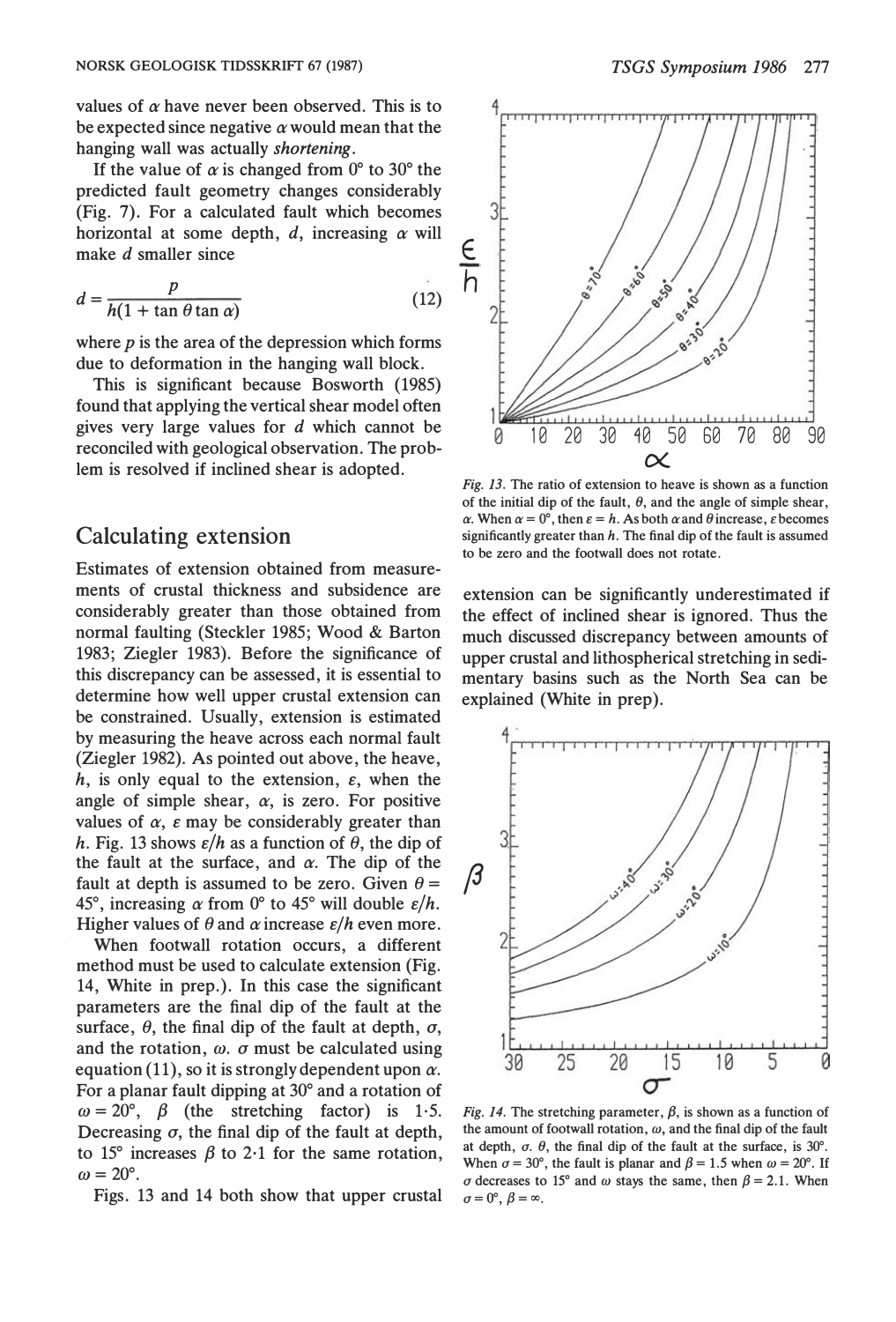### **Conclusions**

Simple analytical expressions relating the shape of a normal fault in cross-section to the shape of the sedimentary horizons in its hanging wall block have been derived. These expressions assume that the hanging wall deforms by simple shear and that the footwall remains undeformed, though it may rotate. Simple shear may potentially be inclined at any angle. However, it is argued here that values of about 45° can be expected. Similar estimates have been obtained by White et al. (1986) using seismic reftection data.

A simple approximation is used to account for syntectonic compaction of hanging wall sediments. This usually causes a pronounced downwarping of sediments dose to the footwall. If such 'hanging wall synclines' are used to calculate fault geometry, without allowing for compaction, the predicted fault geometry is quite different. Although compaction is clearly an important effect, whether it is taken into account or not will not significantly alter the calculated value of  $\alpha$ , the inclination of simple shear.

Usually, the amount of extension across a normal fault is assumed to be equal to the horizontal displacement across the fault, i.e. the heave. However, for non-planar faults and positive values of  $\alpha$  this will not be the case. Extension can, in fact, be several times greater than the heave. Thus usual measurements of regional extension in sedimentary basins such as the North Sea may be significant underestimates.

Acknowledgements. - I am very grateful to Dan McKenzie for his enthusiastic help and encouragement. Bernard Raynaud stopped me from going wildly astray at a very early stage and Mike Cheadle subjected an early version of the script to friendly but penetrating criticism. I thank the British Council for an F.C.O. studentship and Merlin Geophysical for very generous support. Cambridge University Department of Earth Sciences contribution no. 989.

# References

- Anderson, R. E., Zoback, M. L. & Thompson, G. A. 1983: Implications of selected sub-surface data on the structural form and evolution of some basins in the northern Basin and Range Province, Nevada and Utah. Bulletin of the Geological Society of America 94, 1055-1972.
- Bosworth, W. 1985: Discussion on the structural evolution of extensional basin margins. Journal of the Geological Society of London 142, 939-942.
- de Charpal, 0., Guennoc, P., Montadert, L. & Roberts, D. G. 1978: Rifting, crustal attenuation and subsidence in the Bay of Biscay. Nature (London) 275, 706-711.
- Dahlstrom, C. D. A. 1969: Balanced cross-sections. Canadian Journal of Earth Science 6, 743-757.
- Davison, I. 1986: Listric normal fault profiles: calculation using bed-length balance and fault displacement. Journal of Structural Geology 8, 2, 209-210.
- Freeth, S. J. & Lapido, K. O. 1986: The development and restoration of syn-sedimentary faults. Earth and Planetary Science Letters 80, 411-419.
- Gibbs, A. D. 1983: Balanced cross-section construction from seismic sections in areas of extensional tectonics. Journal of Structural Geology 5, 153-160.
- Gibbs, A. D. 1984: Structural evolution of extensional basin margins. Journal of the Geological Society of London 141, 609-620.
- Hellinger, S. J. & Sclater, J. G. 1983: Some comments on two-layer extension models for the evolution of sedimentary basins. Journal of Geophysical Research 88, B10, 8251-8269.
- Hobbs, B. E., Means, W. D. & Williams, P. F. 1976: An Outline of Structural Geology, John Wiley & Sons, New York.
- Jackson, J. A. 1987: Active normal faulting and crustal extension. In Coward, M. P., Dewey, J. F. & Hancock, P. L. (eds. ): Continental Extensional Tectonics. Geological Society of London Special Publication No. 28, 3-17.
- Jackson, J. A. & McKenzie, D. P. 1983: The geometrical evolution of normal fault systems. Journal of Structural Geology 5, 471-482.
- Jackson, J. A., King, G. & Vita-Finzi, C. 1982: The neotectonics of the Aegean: an alternative view. Earth and Planetary Science Letters 61, 303-318.
- King, G. C. P., Ouyang, Z. X., Papadimitriou, P., Deschamps, A., Gagnepain, J., Houseman, G., Jackson, J. A., Soufteris, C. & Virieux, J. 1985: The evolution of the Gulf of Corinth (Greece): an aftershock study of the 1981 earthquakes. Geophysical Journal of the Royal Astronomical Society 80, 677- 693.
- Le Pichon, X. & Sibuet, J. C. 1981: Passive margins: a model of formation. Journal of Geophysical Research 86, 3708-3721.
- Magara, K. 1978: Compaction and Fluid Migration. Dev. Pet. Sei. 9, Elsevier, New York.
- McKenzie, D. P. 1978: Some remarks on the development of sedimentary basins. Earth and Planetary Science Letters 40, 25-32.
- McKenzie, D. P. 1984: The generation and compaction of partial melts. Journal of Petrology 25, 713-765.
- McKenzie, D. P. & Jackson, J. A. 1983: The relationship between strain rates, crustal thickening, palaeomagnetism, finite strain and fault movements within a deforming zone. Earth and Planetary Science Letters 65, 182-202.
- Morton, W. H. & Black, R. 1975: Crustal attenuation in Afar. In Pilger, A. & Rosler, A. (eds.): Afar Depression of Ethiopia, 55-65. Inter-union commission on geodynamics. Scientific Report Number 14. E. Schweizerbart'sche Verlagsbuchhandlung, Stuttgart.
- Okaya, D. A. & Thompson, G. A. 1985: Geometry of Cenozoic extensional faulting: Dixie Valley, Nevada. Tectonics 4, l, 107-126.
- Ramsay, J. G. 1967: Folding and Fracturing of Rocks. McGraw-Hill Book Company, San Francisco.
- Ransome, F. L., Emmons, W. H. & Garrey, G. H. 1910: Geology and ore deposits of the Bullfrog District, Nevada. Bulletin of the United States Geological Survey 407.
- Rowley, D. B. & Sahagian, D. 1986: Depth-dependent stretching: A different approach. Geology 14, 32-35.
- Scales, L. E. 1985: Introduction to Non-linear Optimization,